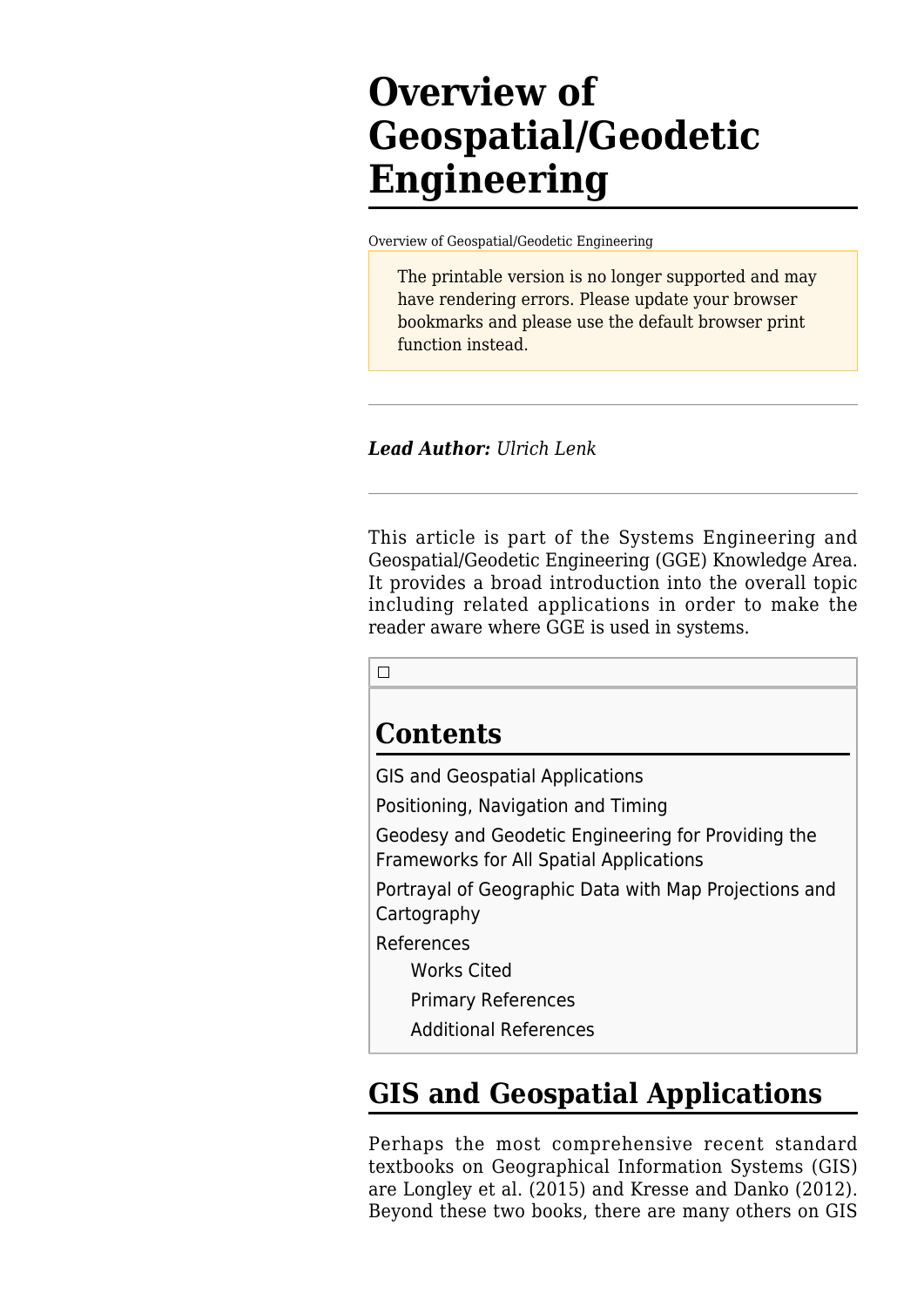and respective spatial data capture procedures (surveying, photogrammetry, and remote sensing) and management applications. Tomlinson (2019) and Peters (2012) as well as the online successor to this text book, [System Design Strategies,](http://www.wiki.gis.com/wiki/index.php/System_Design_Strategies) provide valuable insights into aspects of how to set up a GIS system. While Tomlinson (2019) looks more at the management perspective and processes of implementing a GIS, Peters (2012) focuses more on technical aspects.

Domain-specific GIS applications are also documented in numerous textbooks. Domain areas include agriculture and forestry, insurance economics and risk analysis, simulation and environmental impact analysis, hydrology, archaeology, ecology, crime investigation and forensics, disaster management and first responders, marketing, municipalities and cadaster, land administration and urban planning, utility sectors, telecommunications, smart cities and military applications. The latter include Command and Control (C2) systems, or are even extended in Command, Control, Communications, Computers Intelligence, Surveillance and Reconnaissance (C4ISR) systems. Generally speaking, wherever data about events is displayed or portrayed, processed and/or analyzed in a geospatial context, GIS technology is involved. The particular type of user interface doesn't matter. It could be a web interface, a desktop client, or a mobile device such as a smartphone or tablet computer. To provide visualization of this data there must be spatial context for orientation, geographic data such as digital topographic maps, or geographic imagery, Digital Terrain Models (DTM), etc. Beyond such classical geographical data, other types of data are also often used, such as meteorological and other environmental data.

Interoperability is of major concern in geospatial technology. The [Open Geospatial Consortium](http://www.opengeospatial.org) (OGC) is probably the most relevant organization that deals with GIS and sensor systems interoperability. The OGC has published a dedicated set of interface [specification](http://www.opengeospatial.org/standards) [standards](http://www.opengeospatial.org/standards) on their topics.

## **Positioning, Navigation and Timing**

The previous description of geospatial technology focused mostly on stationary objects, i.e. on non-moving geospatial data. This section is mainly concerned with objects in motion, i.e. objects moving in space and with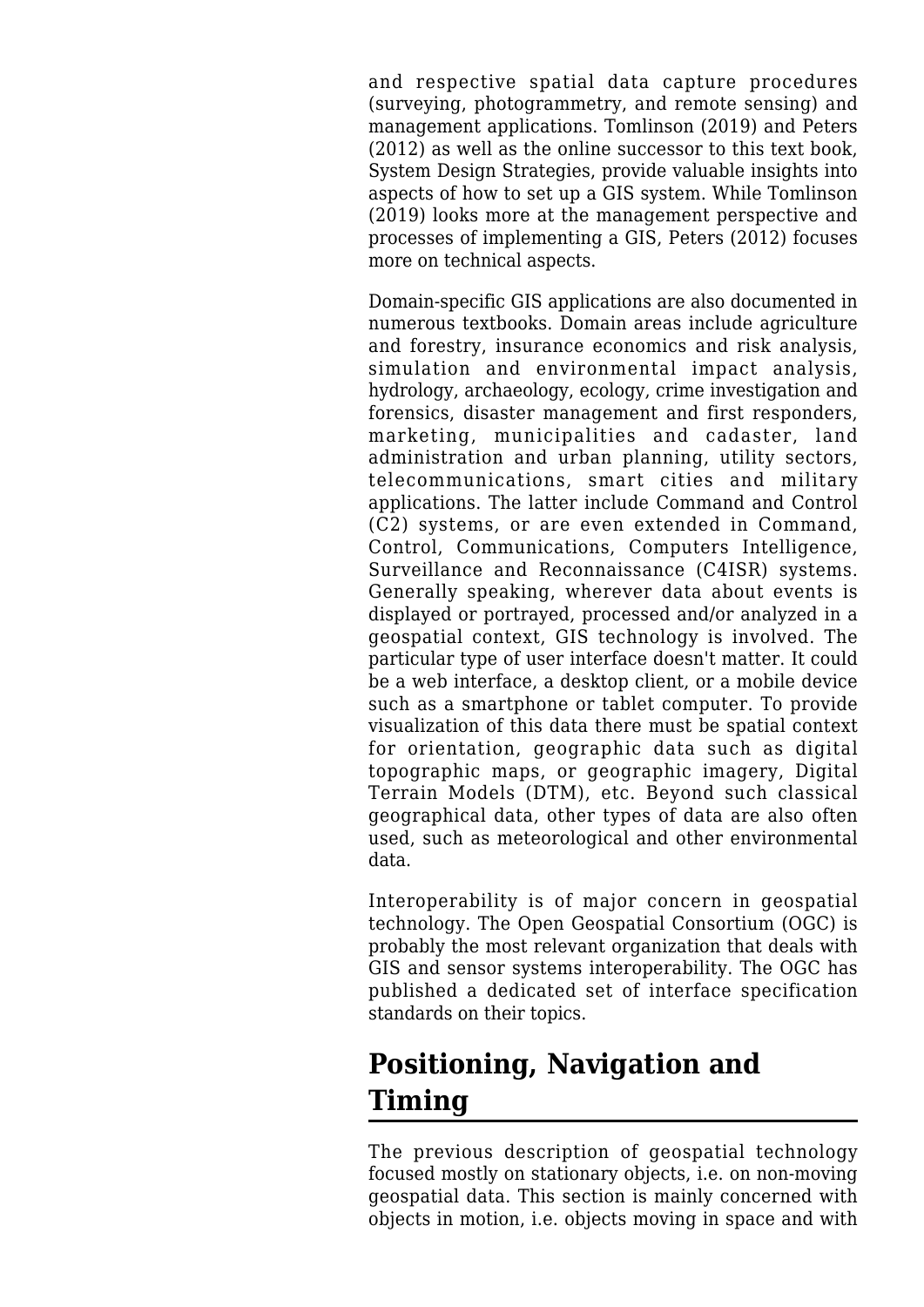derived applications such as navigation, monitoring, and tracking such objects. The basic operations needed are (geo-)positioning and navigation. Certainly, the majority of people using smartphones are also using various location based services (LBS) that are provided in conjunction with GIS databases and services, such as Google Maps, a well-known online GIS application. As a consequence, positioning and navigation, which are mainly achieved with satellite positioning systems such as Global Navigation Satellite Systems (GNSS), have became ubiquitous and transparent technologies in the last decade. Clearly the most relevant system in common use in the past has been the US Global Positioning System (GPS) since it was the first of its kind. However, it is not the only one of its kind. Russia developed a GNSS called GLONASS; Europe developed the Galileo system which is close to achieving full operating capability; China is working on its Beidhou GNSS. GNSS are used for more than positioning and navigation. Since range measurements conducted by GNSS are based on extremely accurate one-way travel times of signals, these satellites have extremely accurate clocks. GNSS transmit this time for use by other systems, enabling time synchronization of systems and also applications that require frequency normals that can be derived from these time signals. Together, these three GNSS services are called Positioning, Navigation and Timing (PNT). For more on satellite positioning systems and satellite navigation, two excellent sources are Teunissen and Montenbruck (2017) and Hofmann-Wellenhof et al. (2008).

The public does not generally appreciate how many systems used in various domains rely on the availability of GPS/GNSS signals. The majority of national critical infrastructures is now dependent on GNSS (Royal Academy of Engineering 2013; Wallischeck 2016). Thus the availability of open access to GNSS signals is itself considered critical infrastructures. Example infrastructures and applications that depend on GNSS include transport (rail, road, aviation, marine, cycling, walking), agriculture, fisheries, law enforcement, highways management, services for vulnerable people, energy production and management, surveying, dredging, health services, financial services, information services, cartography, safety monitoring, scientific and environmental studies, search and rescue (e.g. as given with the Global Maritime Distress and Safety System, GMDSS), telecommunications, tracking vehicles and valuable or hazardous cargoes, and quantum cryptography (Royal Academy of Engineering 2013).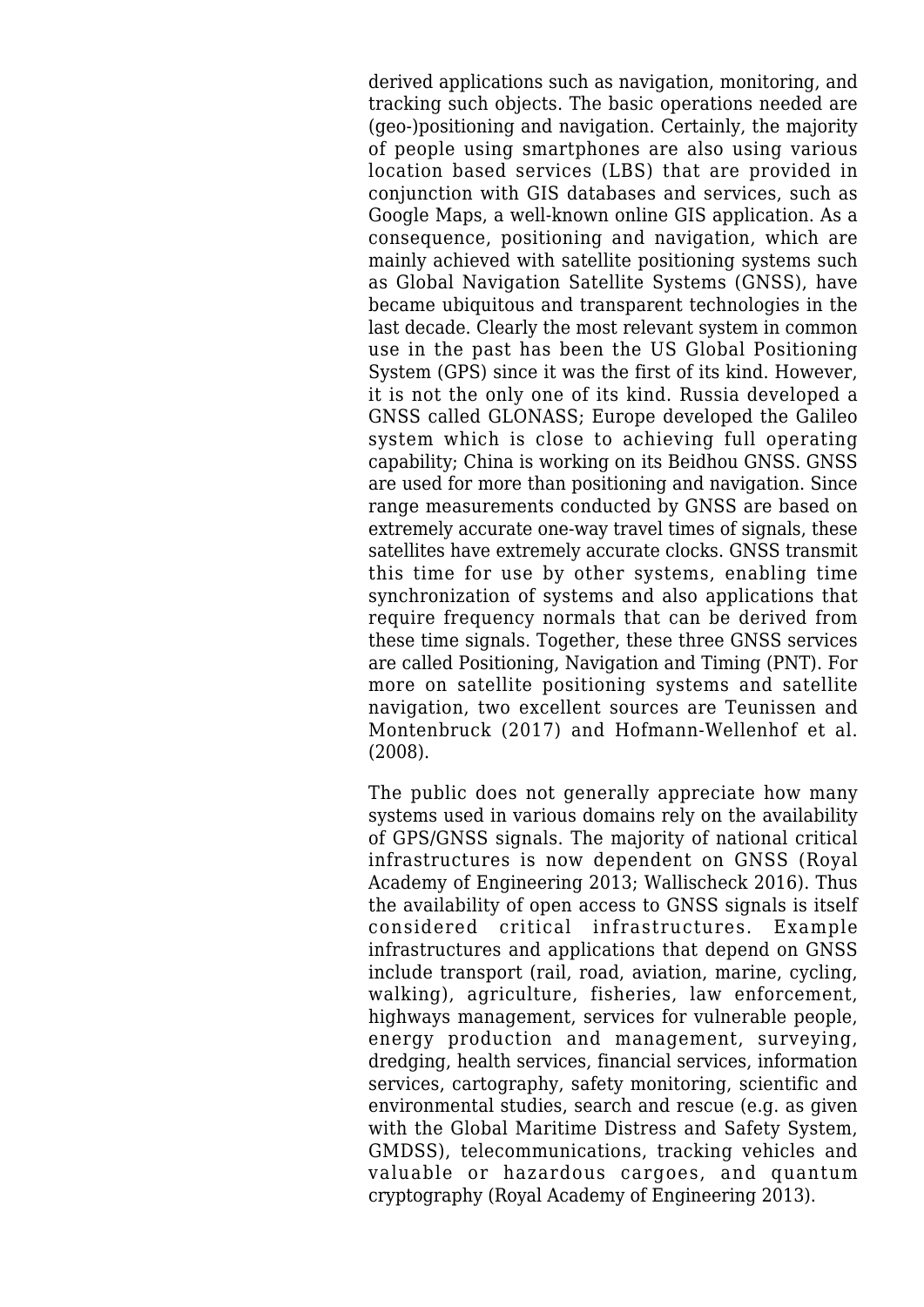## **Geodesy and Geodetic Engineering for Providing the Frameworks for All Spatial Applications**

The above sections are application-oriented. However, at a more basic level, all numerical (coordinate-wise) descriptions of natural and man-made stationary and mobile objects, including satellites, need to be referenced to a spatial reference system. It may be a local stationary engineering coordinate reference system, a (moving) internal coordinate reference system that is fixed to an object (in motion), a national spatial reference system, a regional spatial reference system, or even a global spatial reference system, e.g. that given by the World Geodetic System 1984 (WGS84, cf. National Imagery and Mapping Agency 2004), which is the spatial reference system in which GPS works. 2-dimensional ("horizontal") coordinates such as the combination of latitude and longitude in a geodetic coordinate system are fairly straightforward because they are based mainly on mathematical assumptions. The shape of the Earth is approximated by an ellipsoid on whose surface the coordinates are defined, and the ellipsoid is fixed to the Earth via a geodetic datum/geodetic reference frame. Actually also the definition of the ellipsoid itself is part of the geodetic reference frame. Only little input from geophysics is needed (the localization of the rotation axis of the Earth). The third dimension, however, is mostly treated differently. Heights in general are referenced to a reference surface. For ellipsoidal heights this is the ellipsoid, but since ellipsoidal heights can cause confusion as they do not consider the mass characteristics of the Earth with their distribution, it is more common to use heights that are related to a mean sea level (MSL) surface. The latter is mainly dependent on the (irregular!) distribution of masses on Earth and thus on their physical properties. The typical surface used for referencing these gravity-related heights is the so-called geoid which may be approximated by MSL. Beyond these Earth related aspects, however, there are also celestial spatial reference systems and spatial reference systems on other celestial bodies. Torge and Müller (2012) offers more information on these systems. Thus, geodetic engineering with its sub-disciplines of physical and mathematical geodesy together with related engineering disciplines provide fundamental frameworks for various applications in science and technology including systems of systems.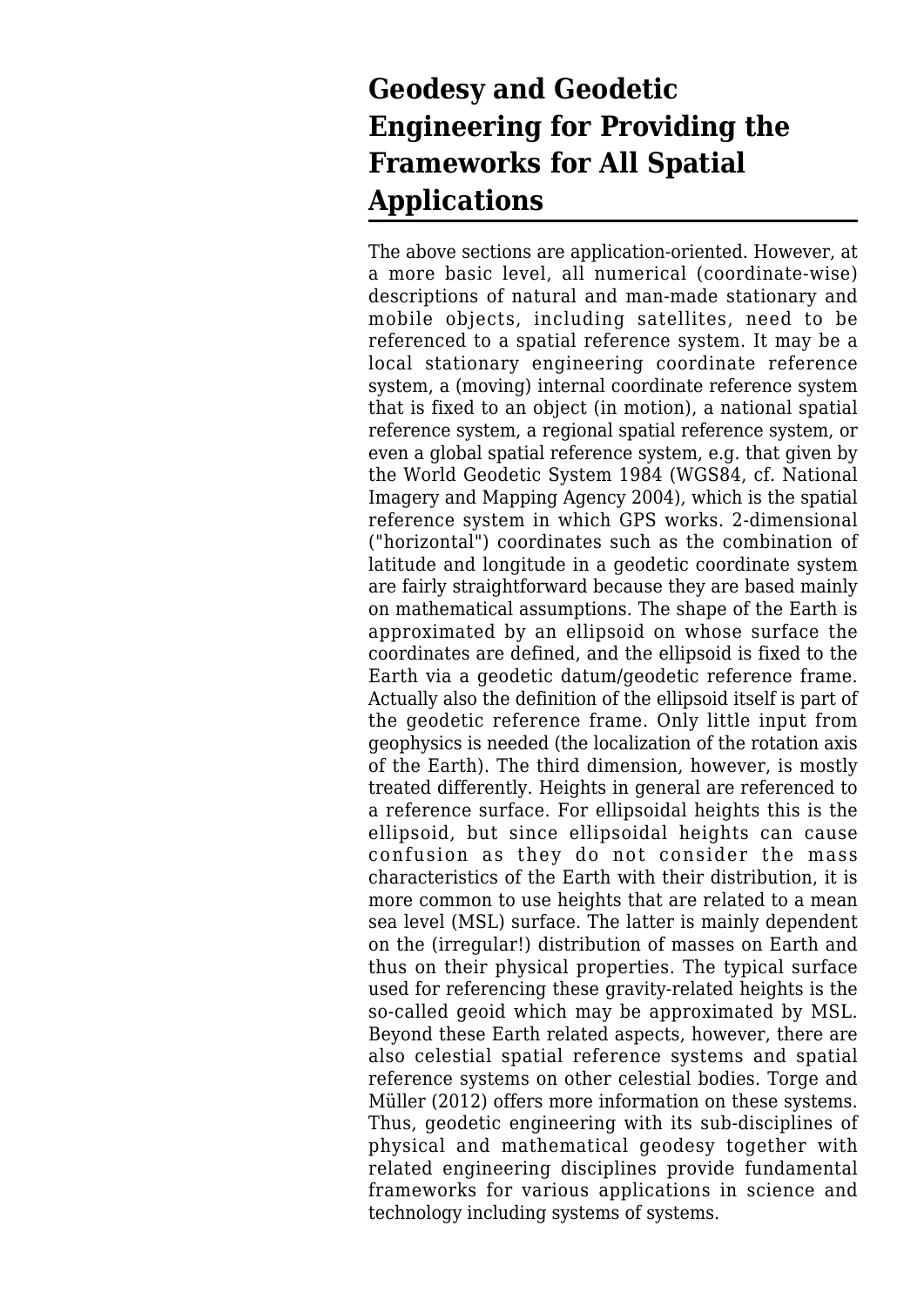## **Portrayal of Geographic Data with Map Projections and Cartography**

Because people often rely on visual depictions more so than on verbal descriptions, the complicated surface of the Earth typically needs to be "pressed" onto a flat screen, or a map or chart like in traditional cartography, even when it is a 3-dimensional perspective view on a 2D screen. Depending on the display scale, reducing from 3D to 2D cannot be achieved without somewhat or even significantly distorting the shape of the objects. Mathematical geodesy and map projections based on differential geometry provide the basics to achieve these goals (Grafararend et al. 2014). By carefully selecting an appropriate map projection, different characteristics of land masses and applications can be emphasized. One example may be the difference between the classical Mercator projection that is used for nautical charts from the equator up to medium latitudes, and the Stereographic projection that is often used in aeronautics since the shortest distance between two locations there is a straight line. For the Mercator projection, a straight line is a rhumb line, i.e. the line of constant bearing which eases the use of a magnetic compass for steering a vessel (neglecting variations of magnetic declination on Earth). Here, the shortest distance between two points on the Earth's surface (the geodesic) is a curved line on the chart whose curve is bent towards the pole of the respective hemisphere.

As portrayal of geographic data is a fundamental functionality of GIS, respective map projection modules are generally included in GIS software packages. Beyond these purely projection-related aspects of visualizing geographic data, cartography offers rules and procedures for what to display and how to visualize geographic data. Kraak and Ormeling (2020) show such data may be abstracted by symbols, lines, and areas, including what color and styles to apply to the graphical elements in a map, how to relate these to each other on a screen or paper map, how to generalize them, i.e. how to simplify their shape and depiction or even discard on display, when the scale of display is changed, etc.

### **References**

### **Works Cited**

Hahmann, S. and D. Burghardt. 2013. "How much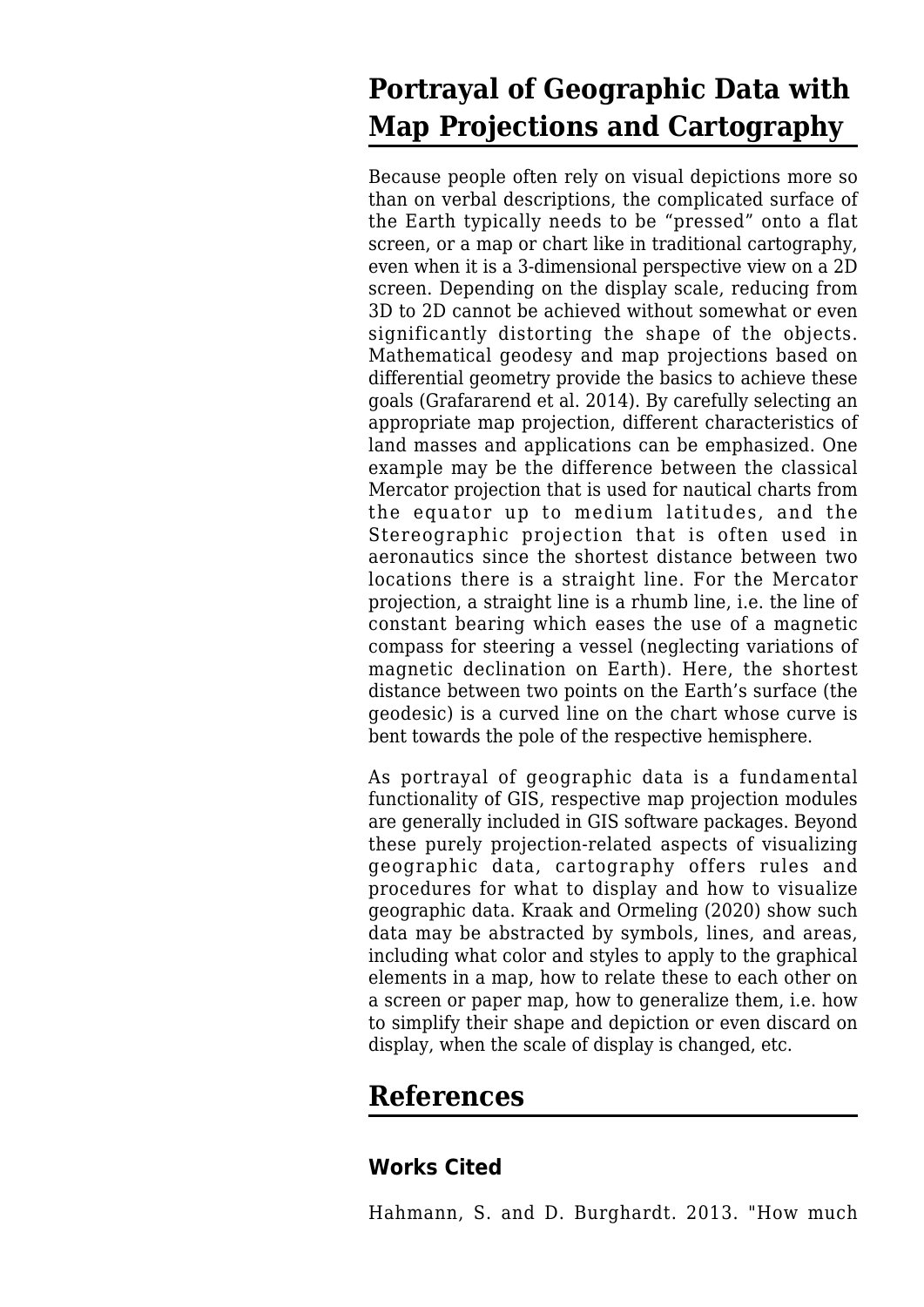information is geospatially referenced? Networks and cognition." International Journal of Geographical Information Science 27(6):1171-1189. DOI: 10.1080/13658816.2012.743664.

INCOSE. 2015. INCOSE Systems Engineering Handbook: A Guide for System Life Cycle Processes and Activities, (4th edition). San Diego, CA, USA: International Council on Systems Engineering (INCOSE), INCOSE-TP-2003-002-04.

National Imagery and Mapping Agency. 2004. World Geodetic System 1984, (3rd edition, including Amendment 1 and 2). Department of Defense. Technical Report TR8350.2.

Royal Academy of Engineering. 2013. *Extreme space weather: impacts on engineered systems and infrastructure.* London, UK, Royal Academy of Engineering.

Wallischeck, E. 2016. *GPS Dependencies in the Transportation Sector.* Cambridge, MA: U.S. Department of Transportation, Office of the Assistant Secretary for Research and Technology, John A Volpe National Transportation Systems Center.

#### **Primary References**

Grafarend, E.W., R.-J. You, and R. Syffus. 2014. *[Map](http://sandbox.sebokwiki.org/Map_Projections:_Cartographic_Information_Systems) [Projections: Cartographic Information Systems](http://sandbox.sebokwiki.org/Map_Projections:_Cartographic_Information_Systems)*, (2nd edition). Heidelberg, New Yort, Dordrecht, London: Springer.

Hofmann-Wellenhof, B., H. Lichtenegger, and E. Wasle. 2008. *[GNSS - Global Navigation Satellite Systems.](http://sandbox.sebokwiki.org/GNSS_-_Global_Navigation_Satellite_Systems.)* Wien: Springer-Verlag.

Kraak, M.-J. and F. J. Ormeling. 2020. *[Cartography:](http://sandbox.sebokwiki.org/Cartography:_Visualization_of_Geospatial_Data) [Visualization of Geospatial Data](http://sandbox.sebokwiki.org/Cartography:_Visualization_of_Geospatial_Data)*, (4th edition). London, New York: Taylor & Francis.

Kresse, W. and D.M. Danko (Eds.). 2012. *[Springer](http://sandbox.sebokwiki.org/Springer_Handbook_of_Geographic_Information.) [Handbook of Geographic Information.](http://sandbox.sebokwiki.org/Springer_Handbook_of_Geographic_Information.)* Berlin, Heidelberg: Springer.

Longley, P.A., M.F. Goodchild, D.J. Maguire, and D.W. Rhind. 2015. *[Geographic Information Science and](http://sandbox.sebokwiki.org/Geographic_Information_Science_and_Systems) [Systems](http://sandbox.sebokwiki.org/Geographic_Information_Science_and_Systems)*, (4th edition). New York, Chichester, Weinheim: John Wiley & Sons, Inc.

Peters, D. 2012. *[Building a GIS: Geographic Information](http://sandbox.sebokwiki.org/Building_a_GIS:_Geographic_Information_System_Planning_for_Managers)*